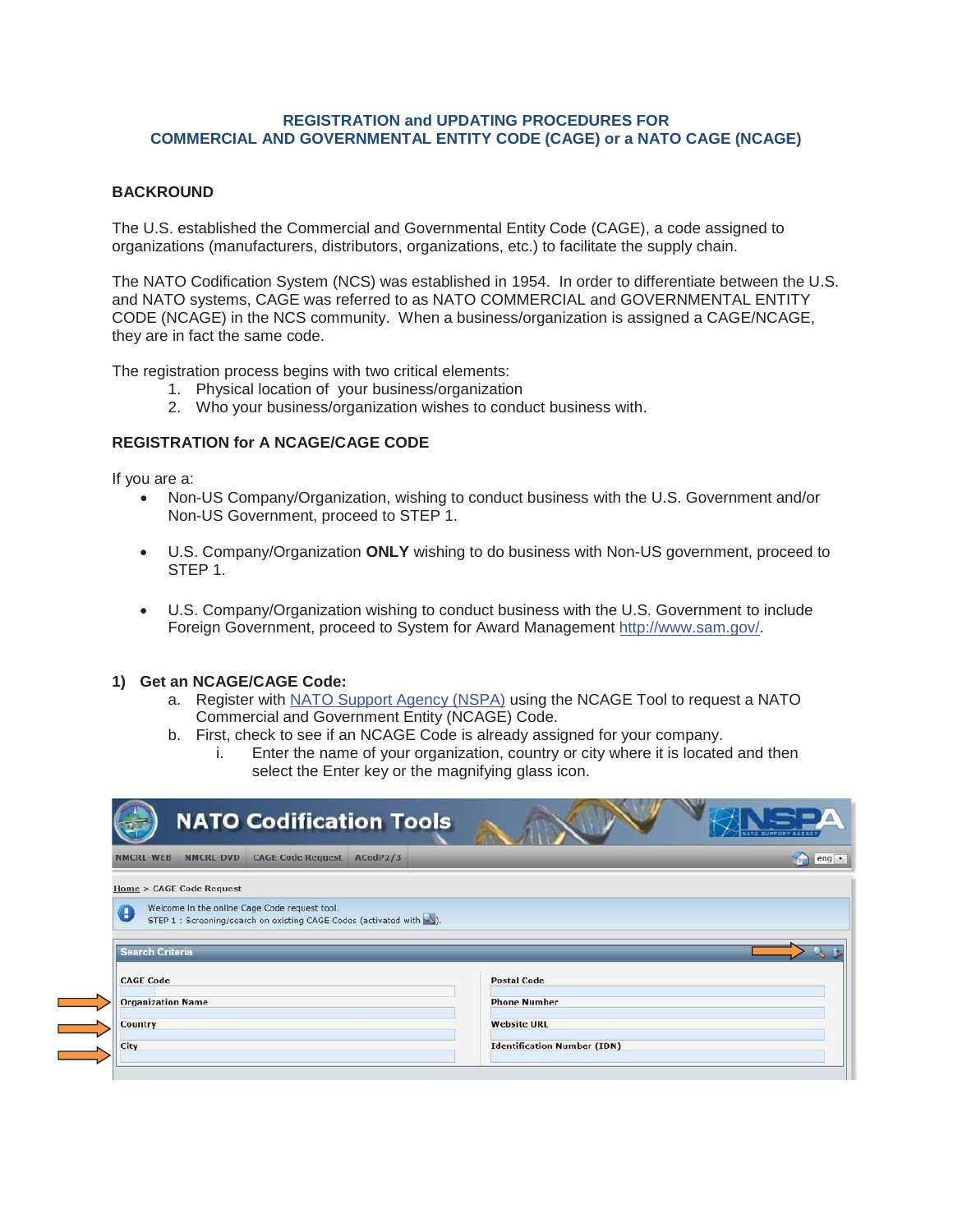Hint: This application will search for all entries that match the search terms you enter. For that reason, to ensure that your search is comprehensive, keep your search terms as unique and short as possible and avoid common names. For example, if your organization's name is *Zoran Global Enterprises*, enter *Zoran* and leave out the other words: Otherwise, you will end up with a long listing that includes all of the companies with the words *Global* and *Enterprises* in them, along with all the companies that have *Zoran*  in them. You can use more than one search field, and it is usually a good idea to select the nation your organization is located in along with a key word in the Organization Name field.

- c. If the search does not result in a match to an existing NCAGE code:
	- i. Click [Request New CAGE] button in the bottom right hand corner of the screen.
	- ii. Follow the directions to obtain an NCAGE Code. Note: You may be directed to the National Codification Bureau (NCB) if your organization is located in the United Kingdom or France.

|                                              |                  | <b>NATO Codification Tools</b>                                   |          |                |                                                                                                                                                               |                         |
|----------------------------------------------|------------------|------------------------------------------------------------------|----------|----------------|---------------------------------------------------------------------------------------------------------------------------------------------------------------|-------------------------|
| <b>NMCRL-WEB</b>                             | <b>NMCRL-DVD</b> | <b>CAGE Code Request</b>                                         | ACodP2/3 |                |                                                                                                                                                               | $eng -$<br><b>Trial</b> |
| <b>Home &gt; Request New Cage Assignment</b> |                  |                                                                  |          |                |                                                                                                                                                               |                         |
|                                              |                  | organizations like ISO, United Nations UN, NATO agencies etc     |          |                | Current application allows to request NCAGE/CAGE Codes for entities located in NATO or non-NATO countries as well as specific I-CAGE codes for SUPRA-national |                         |
| <b>Country Check</b>                         |                  |                                                                  |          |                |                                                                                                                                                               |                         |
| Type of Entity*<br>- Select a value -        |                  |                                                                  |          |                |                                                                                                                                                               |                         |
|                                              |                  |                                                                  |          | $\bullet$      |                                                                                                                                                               |                         |
| <b>Emergency Level*</b>                      |                  |                                                                  |          |                |                                                                                                                                                               |                         |
| Routine                                      |                  |                                                                  |          | $\mathbf{z}_i$ |                                                                                                                                                               |                         |
|                                              |                  | Is the entity to be registered is a supranational organization?* |          |                |                                                                                                                                                               |                         |
| C Yes                                        |                  | $\epsilon$ No                                                    |          |                |                                                                                                                                                               |                         |
| Yes means I CAGE. No means CAGE.<br>Country* |                  |                                                                  |          |                |                                                                                                                                                               |                         |
|                                              |                  |                                                                  |          |                |                                                                                                                                                               |                         |
|                                              |                  |                                                                  |          |                |                                                                                                                                                               |                         |

- d. NSPA will forward your request to the applicable National Codification Bureau (NCB) if your organization is located in a NATO or Tier 2 nation. The NCB will assign your NCAGE Code.
- e. NSPA will assign an "S" or "I" prefix NCAGE code if your organization is:
	- i. Located in a country which does not participate with AC/135
	- ii. Located in a Tier 1 nation
	- iii. An international organization
- f. The applicable NCB or NSPA will notify you of your assigned NCAGE code by email. This process varies depending on the NCB and may take up to **14 business days**. If requested to validate the NCAGE request by email, please follow the related instructions.
- g. NSPA and the appropriate NCB will forward all NCAGE Code information daily/weekly/monthly based on their internal procedures for transmission to all AC/135 nations.
- h. Validate your NCAGE/CAGE information in https://eportal.nspa.nato.int/AC135Public/scage/CageList.aspx. If this information is not correct, contact the NCB or NSPA who assigned your NCAGE/CAGE, located in Annex.

# 2) **After obtaining an NCAGE, Foreign Organizations wanting to do business with U.S. Government must**:

a. Confirm that the NCB or NSPA has submitted your correct legal business name and/or physical address by going to the Business Identification Number Cross Reference System (BINCS) and enter your NCAGE code at:

https://www.logisticsinformationservice.dla.mil/bincs/begin\_search.aspx and click Search.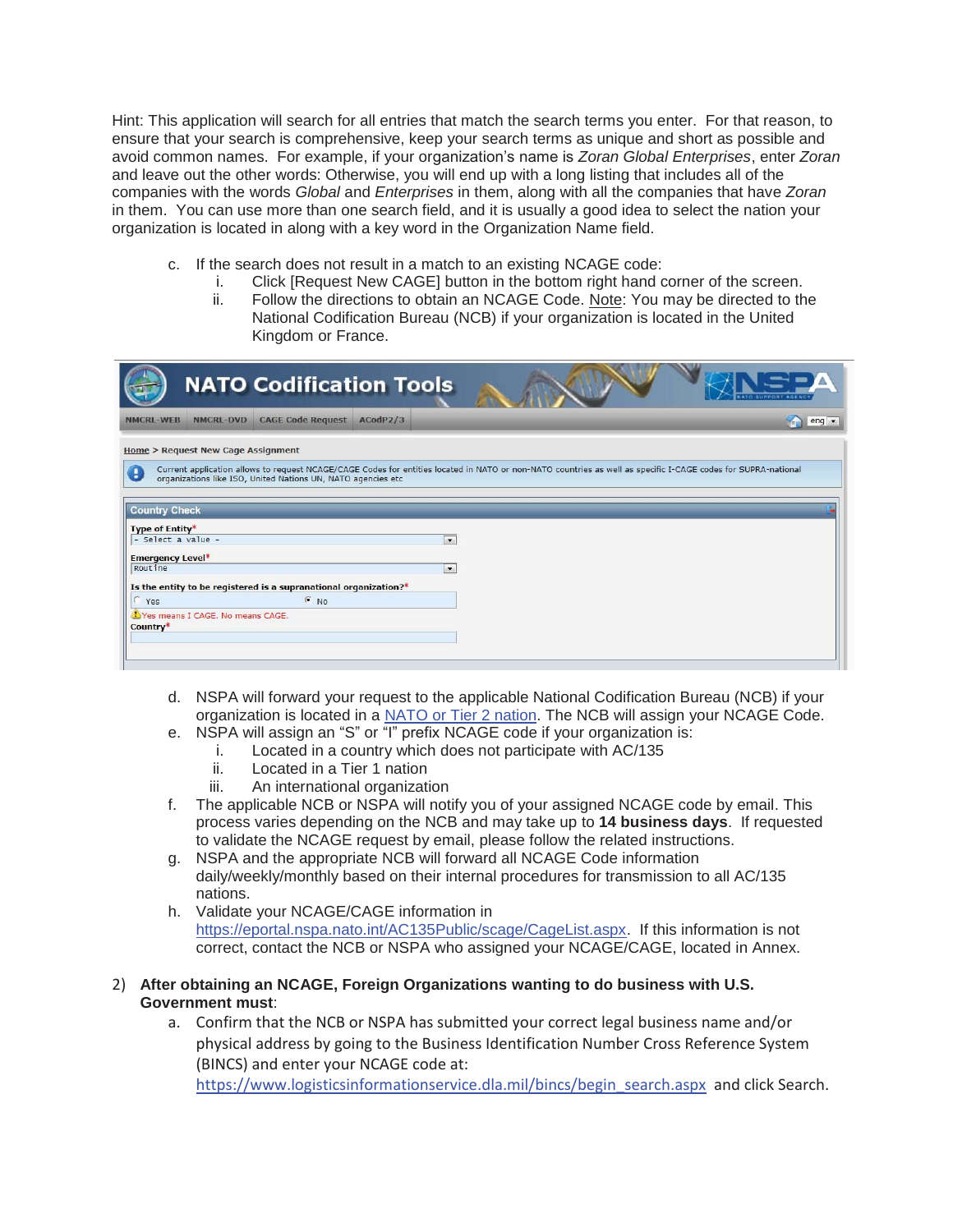If your NCAGE/CAGE information is not correct, please wait another **24 to 48 hours** to allow for the transfer of information. Refer to STEP 6 for instructions for querying BINCS.

# **3) Get a DUNS Number:**

- a. Register with Dun & Bradstreet (D&B) to get a Data Universal Numbering System (DUNS) Number for free by going to http://fedgov.dnb.com/webform.
- b. Make sure your organization's name and address match exactly what you entered to get your NCAGE Code.
- c. It takes up to **5 business days** to get an international DUNS number.

#### **4) Register with the System for Award Management (SAM) and maintain an active registration.**

- a. You must have your **NCAGE Code** and your **DUNS Number** before registering in SAM**.**
- b. Follow the guidance at SAM.gov for international registrants: https://www.sam.gov/sam/transcript/Quick\_Guide\_for\_International\_Entity\_Registration.pdf
- c. It can take up to 10 business days to process an international registration in SAM.
- d. If your registration is successfully completed in SAM and submitted to CAGE for final validation, you will receive an email confirmation and your SAM status will be updated to "Pending CAGE Validation".
- e. If your registration is not complete at SAM, your status will reflect what is required to complete the registration process.

## 5) **Submit registration in SAM for CAGE validation**:

- a. CAGE is the last step in the process for approving new and updates to NCAGE registrations.
- b. Please allow 5 business days for the CAGE validation process.
- c. If the NCAGE updates pass CAGE validation, the vendor's registration will be updated in CAGE and SAM with a new expiration date and the status will reflect active with the updated changes.
- a. If the NCAGE updates fail CAGE validation, the registration status will reflect "Failed CAGE Validation" in SAM and the reject reason will be sent to the email address supplied in SAM and the National Codification Bureau will receive the reject reason for correction, within 4 business days. Your application will not be processed until the information in the registration is corrected.

#### 6) **Check to see that the NCAGE data is registered in BINCS** .

- a. BINCS is updated within **24-48 hours** after CAGE has processed the updates to the NCAGE registration.
- b. After the registration is active in CAGE and SAM, vendors and NCBs may review BINCS.
- c. BINCS is a public facing search engine for domestic and foreign vendors, suppliers and potential contractors supporting the federal supply chain to verify the registration information.
- d. If your DUNS information and SAM registration are active but BINCS has not been updated and the **5 business days** have been exceeded.
- e. External customers are required to contact the www.dlacontactcenter.mil to open a DLA service ticket that will be escalated to the CAGE office.
- f. The vendor will be contacted by the CAGE office and advised on where their registration is at in the process or what is required to complete their active registration.

https://www.logisticsinformationservice.dla.mil/BINCS/begin\_search.aspx The user enters a valid NCAGE L2334 and selects enter.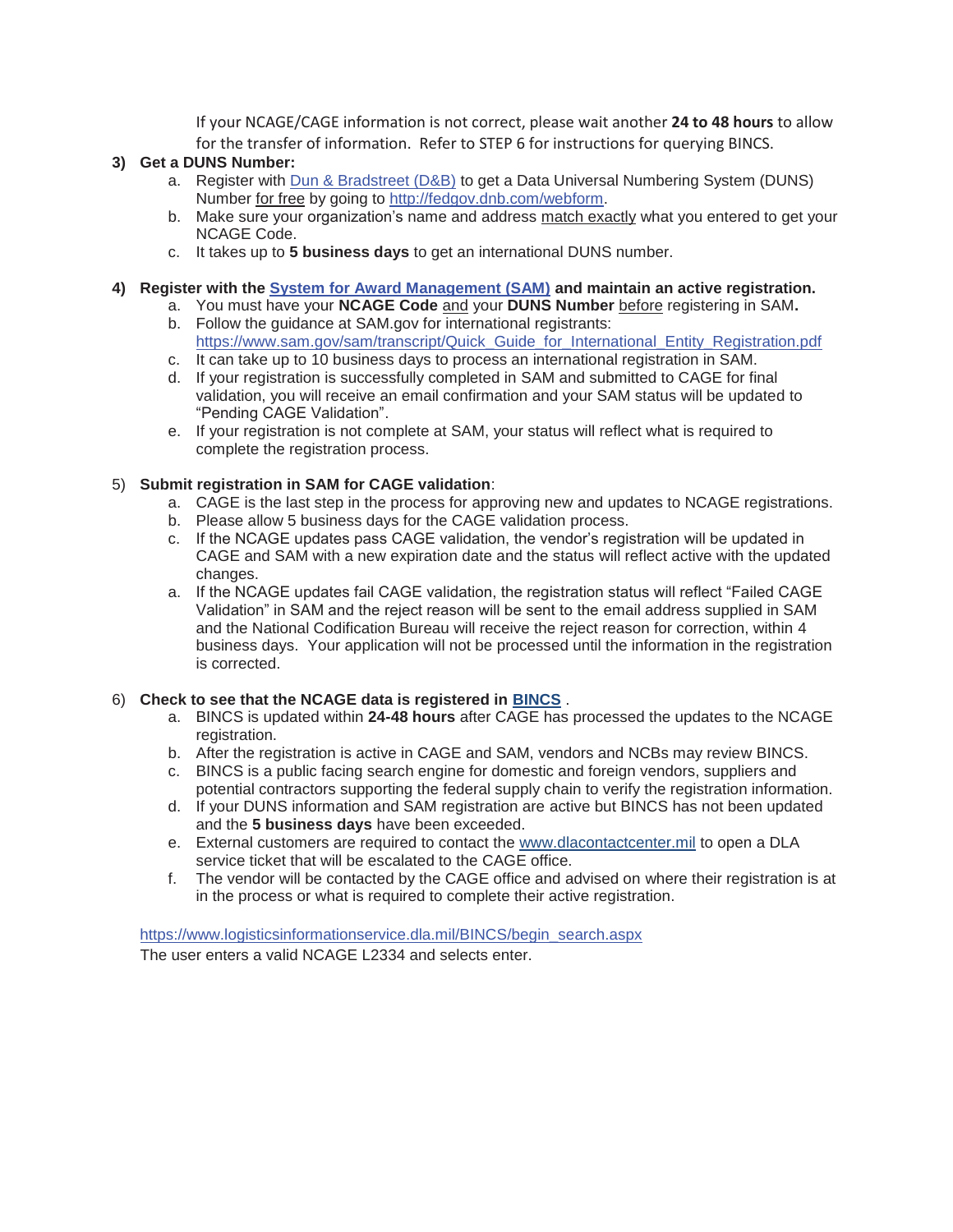|                    |                                      |                                          | Home   Products   Services   Programs   Cataloging   Log Tools   Supplier   Training   Library                                                                                                                                                                                                                                                                         |        |                          |
|--------------------|--------------------------------------|------------------------------------------|------------------------------------------------------------------------------------------------------------------------------------------------------------------------------------------------------------------------------------------------------------------------------------------------------------------------------------------------------------------------|--------|--------------------------|
|                    | <b>BINCS</b><br><b>BINCS Search</b>  |                                          |                                                                                                                                                                                                                                                                                                                                                                        |        |                          |
| es <sup>2</sup> AQ | <b>on</b> BINCS Home<br>information. |                                          | The data contained herein is for informational purposes only. If your company is listed with incorrect or incomplete data, please Contact us at once so we can correct the                                                                                                                                                                                             |        |                          |
| <b>osSearch</b>    | <b>m</b> Disclaimer                  |                                          |                                                                                                                                                                                                                                                                                                                                                                        |        |                          |
| onlinks.           |                                      |                                          | GUIDELINES FOR SYSTEM USAGE:                                                                                                                                                                                                                                                                                                                                           |        |                          |
|                    | <b>exContact</b>                     |                                          | The data contained herein is government owned information, and as such may not be reused or marketed for commercial use.                                                                                                                                                                                                                                               |        |                          |
|                    |                                      |                                          | . Searches are for free, however DLA Logistics Information Services reserves the right to restrict access if unreasonable use of the system is made.                                                                                                                                                                                                                   |        |                          |
|                    |                                      |                                          |                                                                                                                                                                                                                                                                                                                                                                        |        |                          |
|                    |                                      |                                          | . Tailored data extracts are available to government agencies requiring additional information. An example of this type of extract would be all CAGE Codes within a specific ZIP                                                                                                                                                                                       |        |                          |
|                    |                                      |                                          | Code. Also, a compact disc (CD) containing all the CAGE Codes is available for purchase. The title for this CD publication is the H Series. There are a variety of other publications<br>on this disk, such as Federal Supply Classification, Federal Item Name, etc. To subscribe for publications email: subscriptions@dla.mil. For additional information on either |        |                          |
|                    |                                      | . Now you're ready to start your search. | product, US Government agencies should direct their queries to http://www.logisticsinformationservice.dla.mil/cdrom.asp (or Contact us).                                                                                                                                                                                                                               |        |                          |
|                    | Search                               |                                          |                                                                                                                                                                                                                                                                                                                                                                        |        |                          |
|                    | CAGE:                                | L2334                                    | DUNS:                                                                                                                                                                                                                                                                                                                                                                  |        |                          |
|                    | Company:                             |                                          | Company, State:                                                                                                                                                                                                                                                                                                                                                        | (None) | $\overline{\phantom{a}}$ |
|                    | Phone:                               |                                          | Zip:                                                                                                                                                                                                                                                                                                                                                                   |        |                          |
|                    | SIC:                                 |                                          | SIC, State:                                                                                                                                                                                                                                                                                                                                                            | (None) | $\overline{\phantom{a}}$ |
|                    | JCP CERT#:                           |                                          |                                                                                                                                                                                                                                                                                                                                                                        |        |                          |

# The Vendor information is displayed for NCAGE L2334

|                     | <b>DEFENSE LOGISTICS AGENCY</b><br><b>SP</b><br><b>Logistics Information Service</b><br>ு க::<br>Home Products Services Programs Cataloging Log Tools Supplier Training Library |  |
|---------------------|---------------------------------------------------------------------------------------------------------------------------------------------------------------------------------|--|
|                     | <b>BINCS</b>                                                                                                                                                                    |  |
| <b>BINCS Home</b>   | <b>Company Details</b>                                                                                                                                                          |  |
| of AQ               | <b>Print View</b>                                                                                                                                                               |  |
| <b>o</b> Disclaimer | <b>BINCS Information</b>                                                                                                                                                        |  |
| <b>o</b> Search     | Do a System for Award Management - SAM (formerly CCR) inquiry<br>DUNS Number: 208952291                                                                                         |  |
| <b>osLinks</b>      | JCP Cert. Number: 0069460<br>Do a JCP Inquiry                                                                                                                                   |  |
| <b>onContact</b>    | CAGE Code: L2334                                                                                                                                                                |  |
|                     | <b>CAGE Information</b>                                                                                                                                                         |  |
|                     | Company Name: HOPE AERO PROPELLER & COMPONENTS INC                                                                                                                              |  |
|                     | <b>Status: Active Record</b>                                                                                                                                                    |  |
|                     | Parent CAGE:                                                                                                                                                                    |  |
|                     | Address: 7605 BATH ROAD                                                                                                                                                         |  |
|                     | P.O. Box:                                                                                                                                                                       |  |
|                     | City: MISSISSAUGA                                                                                                                                                               |  |
|                     | Postal Zone: L4T 3T1                                                                                                                                                            |  |
|                     | CAO-ADP: SCN01A-HQ0337                                                                                                                                                          |  |
|                     | State/Province: ONTARIO                                                                                                                                                         |  |
|                     | Country: CAN<br>Voice Phone Number: 4166187164                                                                                                                                  |  |
|                     | Fax Phone Number: 905-677-5935                                                                                                                                                  |  |
|                     | Date CAGE Code Established: 11/20/2003                                                                                                                                          |  |
|                     | Last Updated: 2/3/2014                                                                                                                                                          |  |
|                     | Point of Contact: DANA KAY LADD                                                                                                                                                 |  |
|                     |                                                                                                                                                                                 |  |

- **7) If there is a change to the registration information, the organization representative authorized to submit changes must update their information in the following order:** 
	- a. Update their NCAGE record with the applicable NCB or NSPA, located in Annex.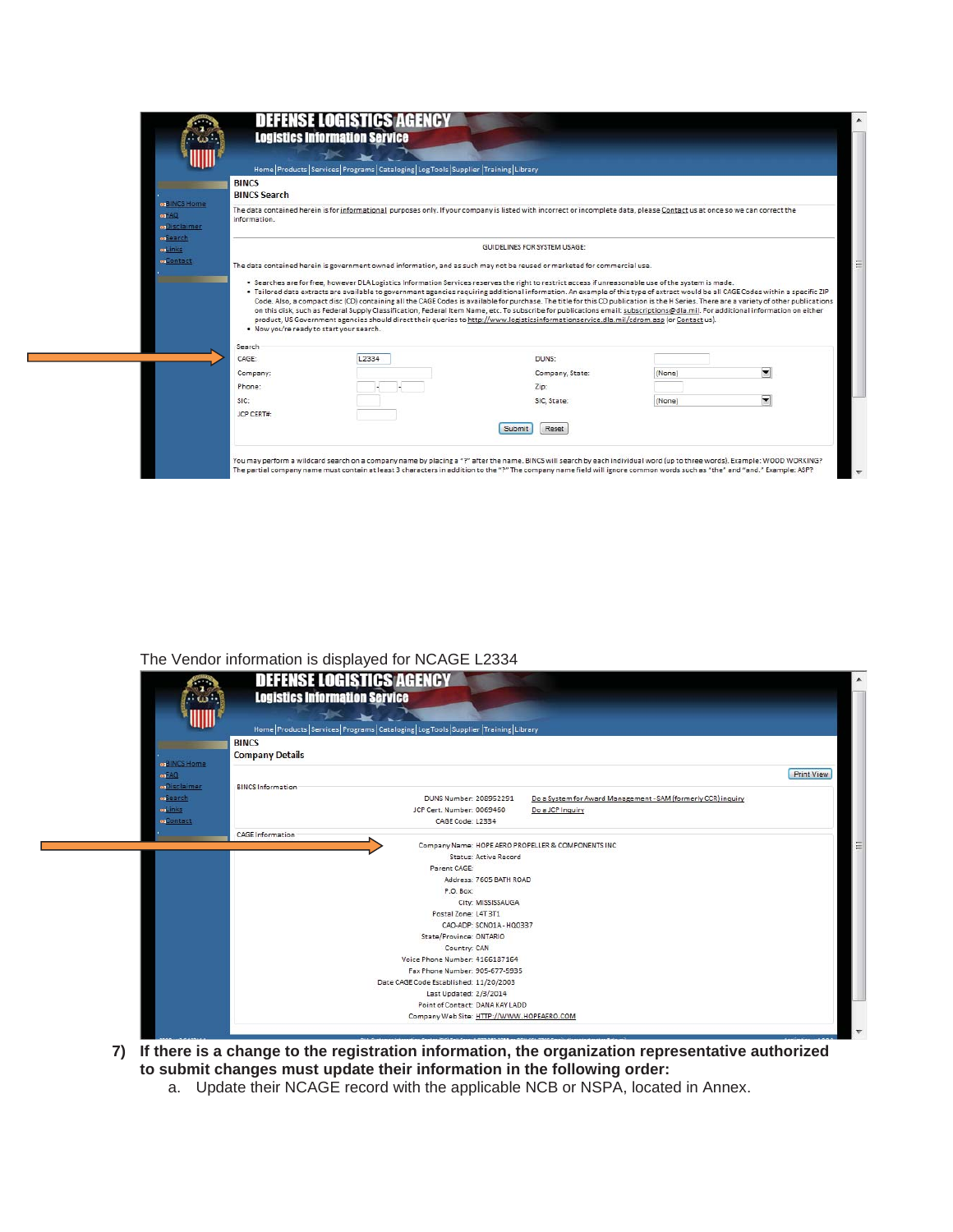- b. Then update the DUNS record at D&B. Allow **24-48 hours** for the D&B changes to process before updating your record at SAM.
- c. Update the SAM registration. Allow up to **10 days** for processing after you submit the changes at SAM.
- d. Successful updates in SAM are electronically submitted to CAGE for final validation. Allow **5 business days** for processing after your status in SAM reflects "Pending CAGE Validation".
- e. If the NCAGE updates pass CAGE validation, the vendor's registration will be updated in CAGE and SAM with a new expiration date and the status will reflect active with the updated changes.
- f. If the NCAGE updates fail CAGE validation, the registration status will reflect "Failed CAGE Validation" in SAM and the reject reason will be sent to the government point-of-contact listed in SAM for that NCAGE.
- g. BINCS is updated within **24-48 hours** after CAGE has processed the updates to the NCAGE registration.
- **8) If there are any questions for organizations doing business with the U.S. Government that are having issues with registration in SAM and/or updating information, please use the following contact information:** 
	- a. **D&B** Contact samhelp@dnb.com (for customers located outside the U.S., Puerto Rico and U.S. Virgin Islands)
	- b. **SAM**  Contact the Federal Service Desk (FSD):
		- i. U.S. Calls: 866-606-8220
		- ii. International Calls: 334-206-7828
		- **iii.** FSD's Hours of Operation are Monday Friday, 8 a.m. to 8 p.m. Eastern Time
		- iv. To submit a question after hours or if there is a long wait time, use the "Submit a Question" web form.
	- **c. BINCS** Toll Free: 1-877-352-2255
		- i. Commercial/FTS: 1-269-961-7766
		- ii. Email: DLA Contact Center
	- d. Government Industry Data Mart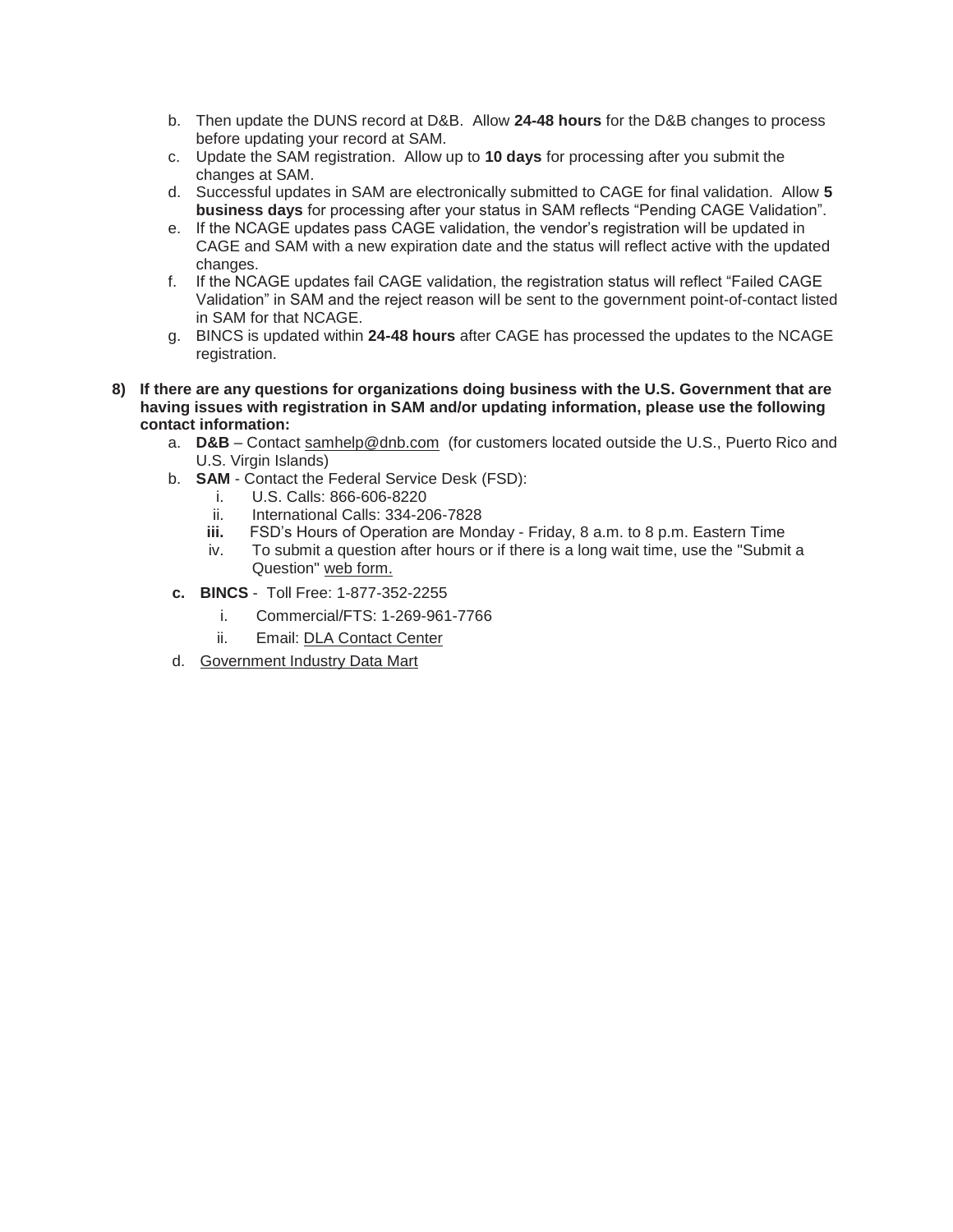| <b>Country/Agency</b> | <b>NCAGE</b> matters                                                                                                                       |
|-----------------------|--------------------------------------------------------------------------------------------------------------------------------------------|
| <b>AUSTRALIA</b>      | Mr. Michael GERANDT<br>1613 9282 7844<br>■+613 9282 3358<br>$^{\copyright}$<br>NCB.CodificationCataloguingServices@defence.gov.au          |
| <b>AUSTRIA</b>        | Mrs. Dagmar RODINGER<br>1023293<br>■+43 50201 1017070<br>@ncbatncage@bmlvs.gv.at                                                           |
| <b>BELGIUM</b>        | Mr. Patrick DEPETERSBOURG<br>1432 (2) 701 3643<br>$\Box$ +32 (2) 701 6095<br>@ncbzbncage@mil.be                                            |
| <b>BRAZIL</b>         | Ms. Cristiane Maria ESTEVES<br>14 +55 (21) 2561 2317<br>■+55 (21) 2101 0782<br>@ncbbrncage@defesa.gov.br                                   |
| <b>BULGARIA</b>       | Mr. Peter IVANOV<br>14+359 2 9220885<br>■+359 2 9220643<br>$\omega$ <sub>ncbbgncage</sub> @mod.bg                                          |
| <b>CANADA</b>         | Mr. Ross PATTERSON<br>14 + 1 (819) 939-0351<br>■+1 (819) 939-0396<br>$\omega$ ncbcancage@forces.gc.ca<br>(indicate addressee name on doc.) |
| <b>CROATIA</b>        | Mr. Mladen KLINCOV<br>14568078<br>■+385 1 4568 111<br>$@$ ncbcr $@$ morh.hr                                                                |
| <b>CZECH REPUBLIC</b> | Mrs. Helena Princová<br>1420 973 213913                                                                                                    |

# **Annex: Points for Contact for NCAGE Matters**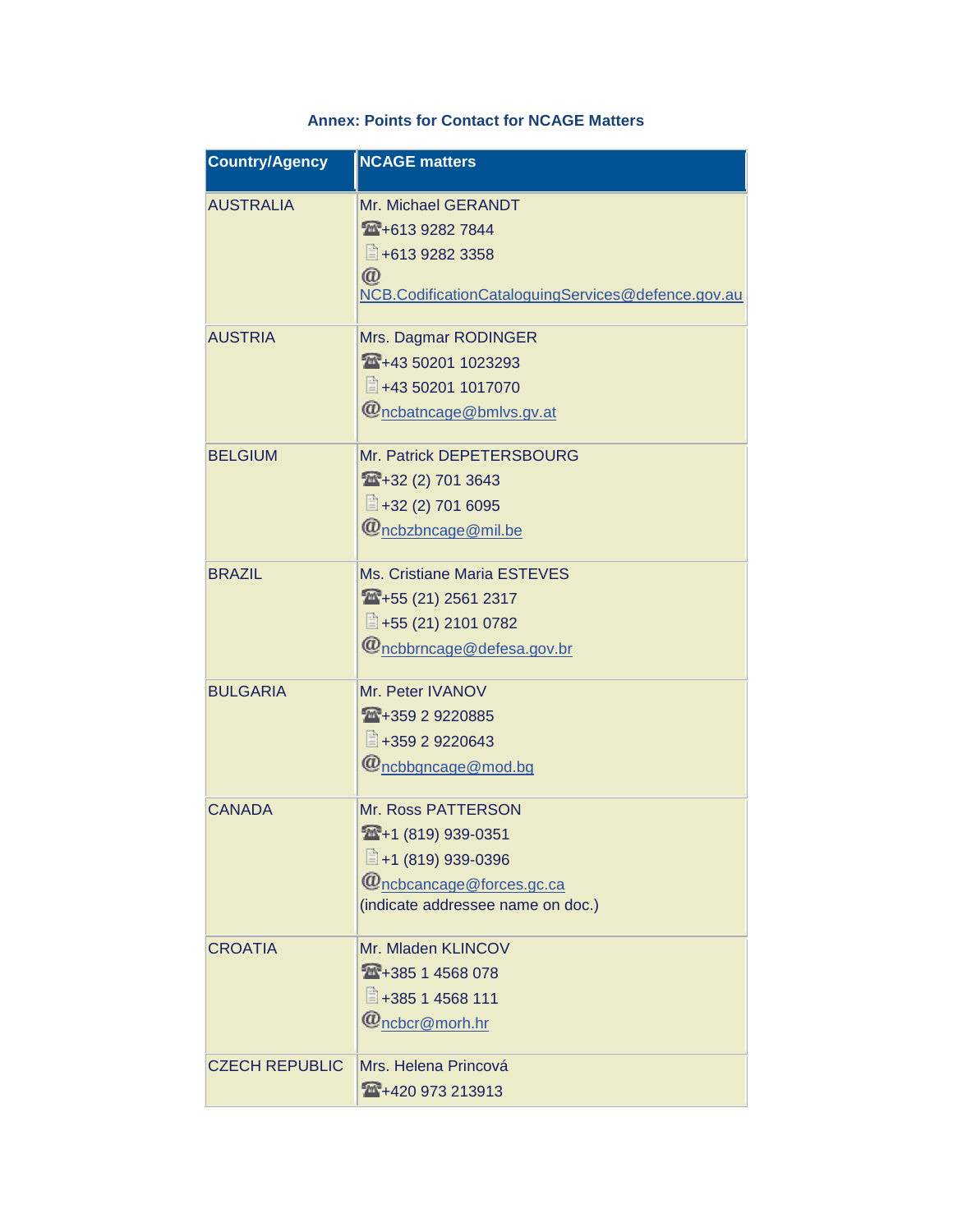| <b>Country/Agency</b> | <b>NCAGE matters</b>                                            |
|-----------------------|-----------------------------------------------------------------|
|                       | ■+420 973 213930                                                |
|                       | @ncbczncage@army.cz                                             |
| <b>DENMARK</b>        | Mr. Thorsten E. JENSEN                                          |
|                       | 145 7257 5930                                                   |
|                       | @ <sub>tej@mil.dk</sub>                                         |
|                       | or lars_johansen@mil.dk                                         |
| <b>ESTONIA</b>        | Mrs. Piret LILLE                                                |
|                       | 140 +372 717 4140                                               |
|                       | ■+372 601 1120                                                  |
|                       | $\bm{\varpi}$ piret.lille $\bm{\varpi}$ mil.ee                  |
| <b>FINLAND</b>        | Ms. Outi LAUNIO                                                 |
|                       | 14358 299 460675                                                |
|                       | ■+358 299 460912                                                |
|                       | @ncbfin@mil.fi                                                  |
| <b>FRANCE</b>         | Mr. Didier LE DIAGON                                            |
|                       | $1433(2)$ 9022 6127                                             |
|                       | ■+33 (2) 9022 6126                                              |
|                       | @ncbfrncage@ncb-fr.org                                          |
| <b>GERMANY</b>        | Mr. Wolfgang MÜLLER                                             |
|                       | 149 2241 991 643                                                |
|                       | ■+49 2241 991 419                                               |
|                       | @LogKdoBwNCBGE@bundeswehr.org                                   |
| <b>GREECE</b>         | Cpt (HAF) Ioannis FOUSEKIS /                                    |
|                       | Mr. Valantis KIVRIKOSAIOS                                       |
|                       | $430(210)$ 7466 281                                             |
|                       | ■+30 (210) 7466 267                                             |
|                       | $\bm{\bm{\varnothing}}$ grncb $\bm{\bm{\varnothing}}$ otenet.gr |
| <b>HUNGARY</b>        | Cpt. Tamás ROBOTKA                                              |
|                       | 144 + 36 1 398 4587                                             |
|                       | ■+36 1 398 4648                                                 |
|                       | $\omega$ ncbhuncage $\textcircled{e}$ hm.gov.hu                 |
| <b>ITALY</b>          | Mar. Massimiliano PAPARO                                        |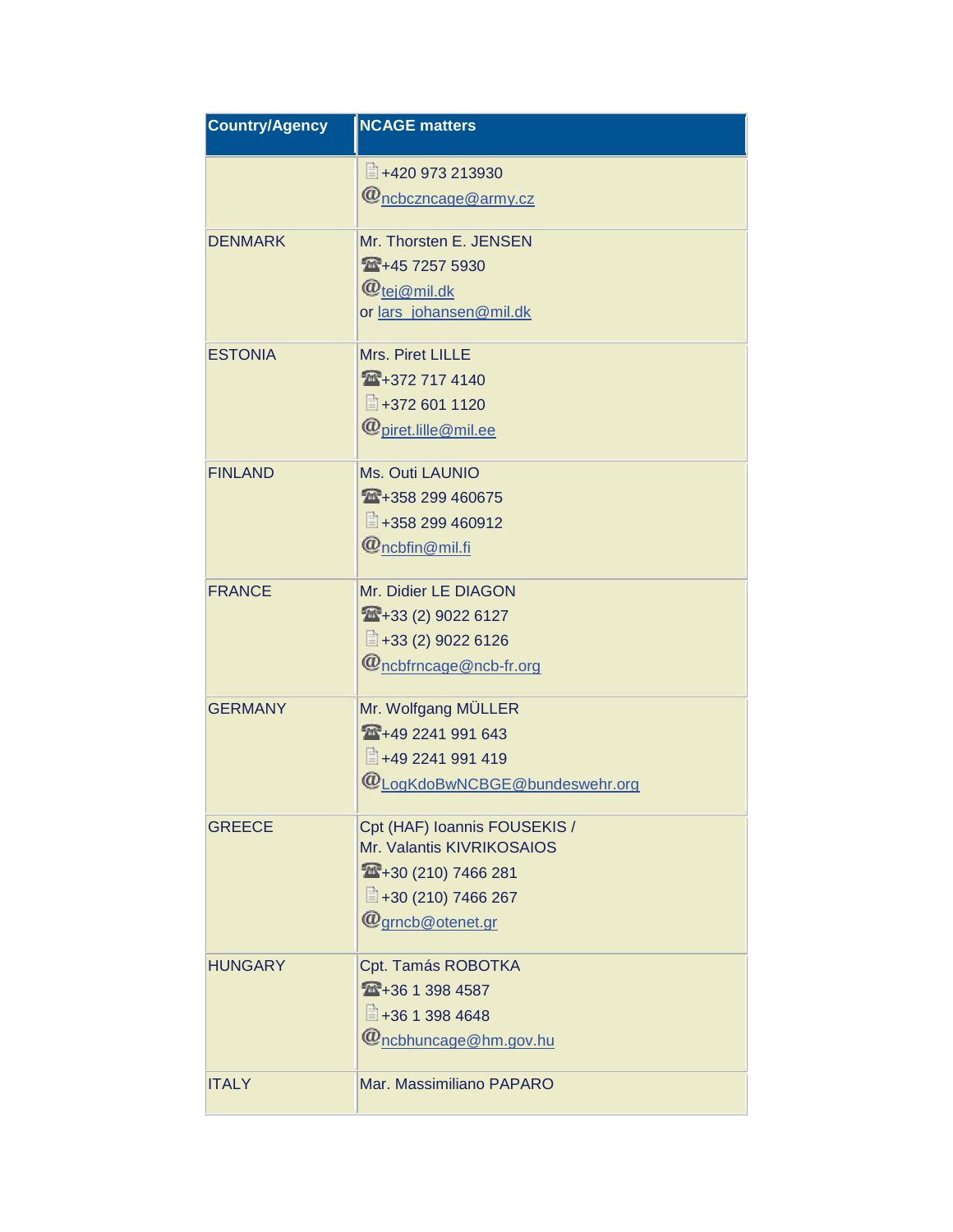| <b>Country/Agency</b>               | <b>NCAGE matters</b>                                                                                                                                                                                                      |
|-------------------------------------|---------------------------------------------------------------------------------------------------------------------------------------------------------------------------------------------------------------------------|
|                                     | $4439(06)$ 4735 5863<br>■+39 (06) 4735 4706<br>$\omega$ ncbit.ncage@sgd.difesa.it                                                                                                                                         |
| <b>KOREA, REPUBLIC</b><br><b>OF</b> | Mr. Jaekwang Cho<br>1482 2 2079 4638<br>■ +82 2 773 7587<br>@cagerkr@korea.kr                                                                                                                                             |
| LATVIA                              | Ms. Agnese ADMIDINA<br>14+371 6733 5168<br>■+371 6722 9150<br>@agnese.admidina@mod.gov.lv<br><b>Mr. Aivars SKULTANS</b><br>14+371 6733 5158<br>■+371 6722 9150<br>@aivars.skultans@mod.gov.lv                             |
| <b>LITHUANIA</b>                    | Cpt. Vytautas GYLYS<br>14+370 (5) 2785 250<br>■+370 (5) 2103 793<br>$\bm{w}_{\mathsf{n}$ cblt $\oslash$ mil.lt<br><b>Aristida MARGERIENE</b><br>14+370 (5) 2785 252<br>■+370 (5) 2103 793<br>@ aristida.margeriene@mil.lt |
| <b>LUXEMBOURG</b>                   | Luxembourg's NCAGEs are allocated<br>by <b>BELGIUM</b><br>(NCAGE structure B***#)                                                                                                                                         |
| MALAYSIA                            | Lt-Col. Azura binti Atan<br>160 3 4027 4382<br>■ +60 3 4027 4374<br>@azura.atan@mod.gov.my<br>or ncage@mod.gov.my<br>Cc to the director requested:<br>jemaat@mod.gov.my                                                   |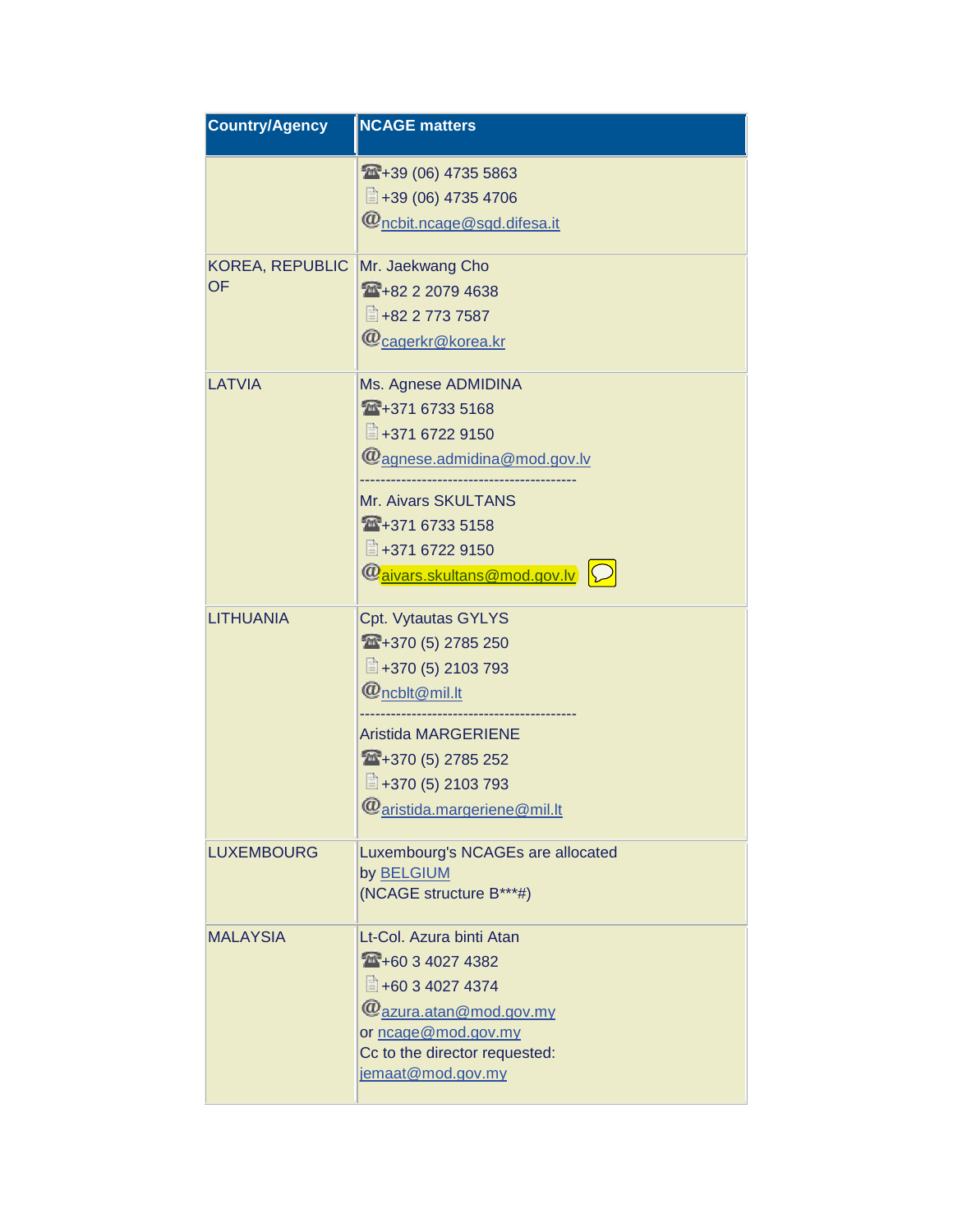| <b>Country/Agency</b>               | <b>NCAGE matters</b>                                                                                                                                    |
|-------------------------------------|---------------------------------------------------------------------------------------------------------------------------------------------------------|
| <b>MOROCCO</b>                      | Lt-Col. Tarik BENKARROUM /<br>Cpt. Anas ELESFAR<br>14+212 661643987<br>+212 522539246 ext 1119<br>$@$ ccm $@$ far.ma<br>Cc. tarikbenkarroum@hotmail.com |
| <b>NETHERLANDS</b>                  | Mr. Kees Pronk<br>1431(70)3163025<br>■+31 (70) 316 3793<br>@ncbznncage@mindef.nl                                                                        |
| <b>NEW ZEALAND</b>                  | Mrs. Cherry ZHONG<br>164 4 587 2043<br>■ +64 4 587 2051<br>@ncbnzncage@nzdf.mil.nz                                                                      |
| <b>NORWAY</b>                       | Mr. Finn JOHANNESSEN<br>147 6786 3791<br>■ +47 6786 3379<br>@ncbnoncage@mil.no                                                                          |
| <b>POLAND</b>                       | Ms. K. GRYGLASZEWSKA /<br>Mrs. M. KAMINSKA<br>448 (22) 6873 236 or 244<br>■ +48 (22) 6873 473<br>@ncbpl@wp.mil.pl                                       |
| <b>PORTUGAL</b>                     | Mr. Luis MONTEIRO<br>14+351 21 302 7344<br>■+351 21 302 7221<br>$\omega$ <sub>ncbptncage</sub> @defesa.pt                                               |
| <b>ROMANIA</b>                      | <b>Claudia PEREANU</b><br>440 (21) 411 8813<br>■ +40 (21) 411 8813<br>@ncbroncage@roncb.ro                                                              |
| <b>RUSSIAN</b><br><b>FEDERATION</b> | Mr. Sergey FILIPPOV<br>$\frac{1}{2}$ +7 (495) 739 31 84                                                                                                 |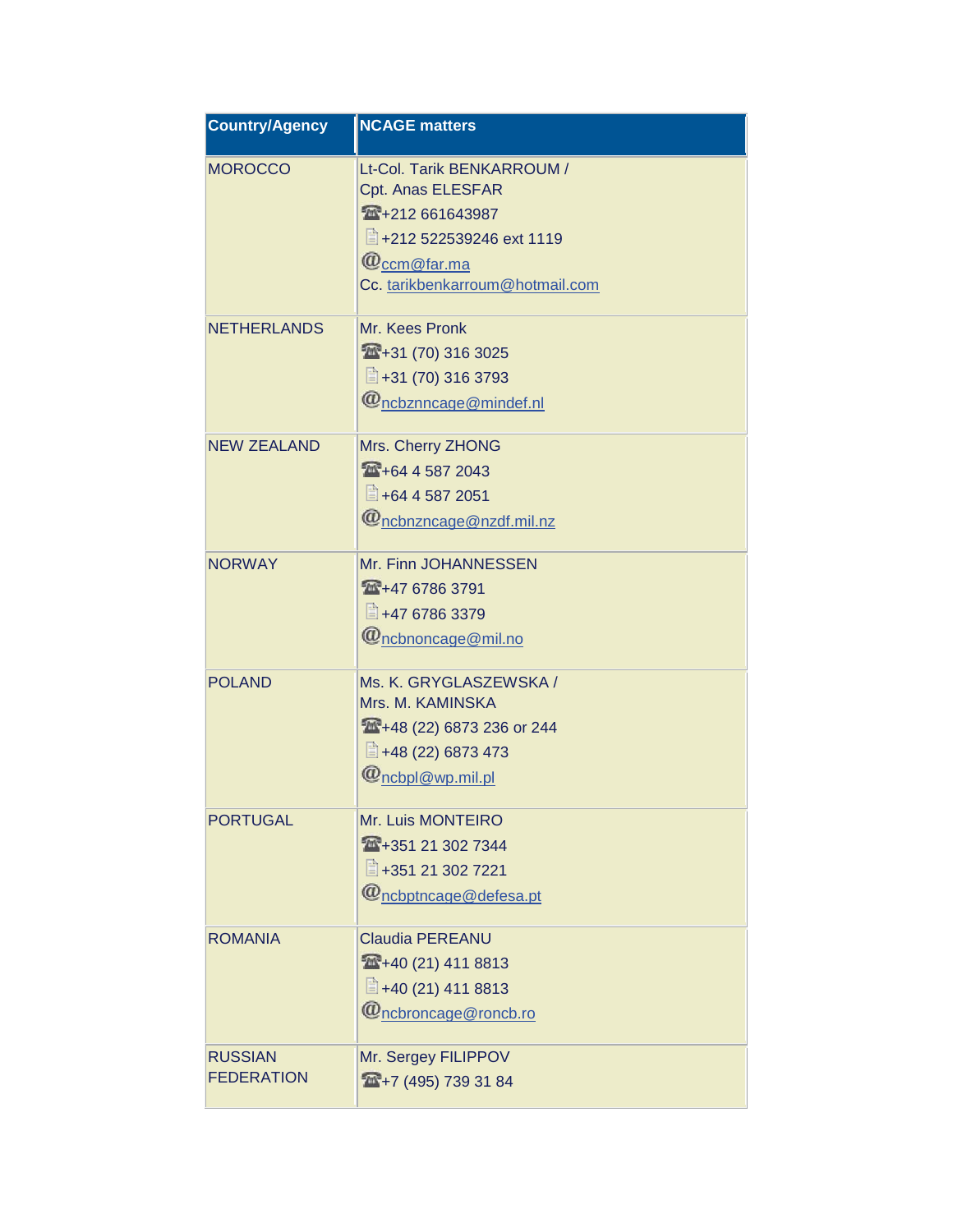| <b>Country/Agency</b> | <b>NCAGE matters</b>                                      |  |
|-----------------------|-----------------------------------------------------------|--|
|                       | $\equiv$ +7 (495) 953 02 72                               |  |
|                       | @CodificationCentre@post.rusarm.ru                        |  |
| <b>SINGAPORE</b>      | Mr. Paul LIM Y. S.                                        |  |
|                       | 165 6373 4036                                             |  |
|                       | ■ +65 6273 5354                                           |  |
|                       | @lyongsoo@dsta.gov.sg<br>or ncbsn@dsta.gov.sg             |  |
|                       |                                                           |  |
| <b>SLOVAKIA</b>       | Mr. Peter PRIECINSKY                                      |  |
|                       | 4421(960)338920                                           |  |
|                       | ■ +421 (32) 744 2174                                      |  |
|                       | @Peter.Priecinsky@mil.sk                                  |  |
| <b>SLOVENIA</b>       | Mrs. Uršula ČETINA                                        |  |
|                       | 1471 2615                                                 |  |
|                       | ■+386 (1) 471 2521                                        |  |
|                       | @urska.cetina@mors.si                                     |  |
| <b>SPAIN</b>          | Mr. Rogerio SANCHEZ                                       |  |
|                       | 14 + 34 91 270 4705                                       |  |
|                       | ■+34 91 270 4653                                          |  |
|                       | @ncbspncage@oc.mde.es                                     |  |
| <b>TURKEY</b>         | Mr. Riza DURDU                                            |  |
|                       | 1410 6184                                                 |  |
|                       | ■+90 312 417 5488                                         |  |
|                       | @ <sub>tmkb@msb.gov.tr</sub>                              |  |
| <b>UNITED KINGDOM</b> | Mr. Edward McGUIRE                                        |  |
|                       | <b>International Dialing:</b>                             |  |
|                       | 144 (141) 224 2250                                        |  |
|                       | ■ +44 (141) 224 2300<br><b>National Dialing:</b>          |  |
|                       | 20141 224 2250                                            |  |
|                       | ■ 0141 224 2300                                           |  |
|                       | $\bm{\varpi}$ desimocsce-spt-ncb-ncage@mod.uk             |  |
| <b>UNITED STATES</b>  | <b>DLA Logistics Information Service -</b><br><b>CAGE</b> |  |